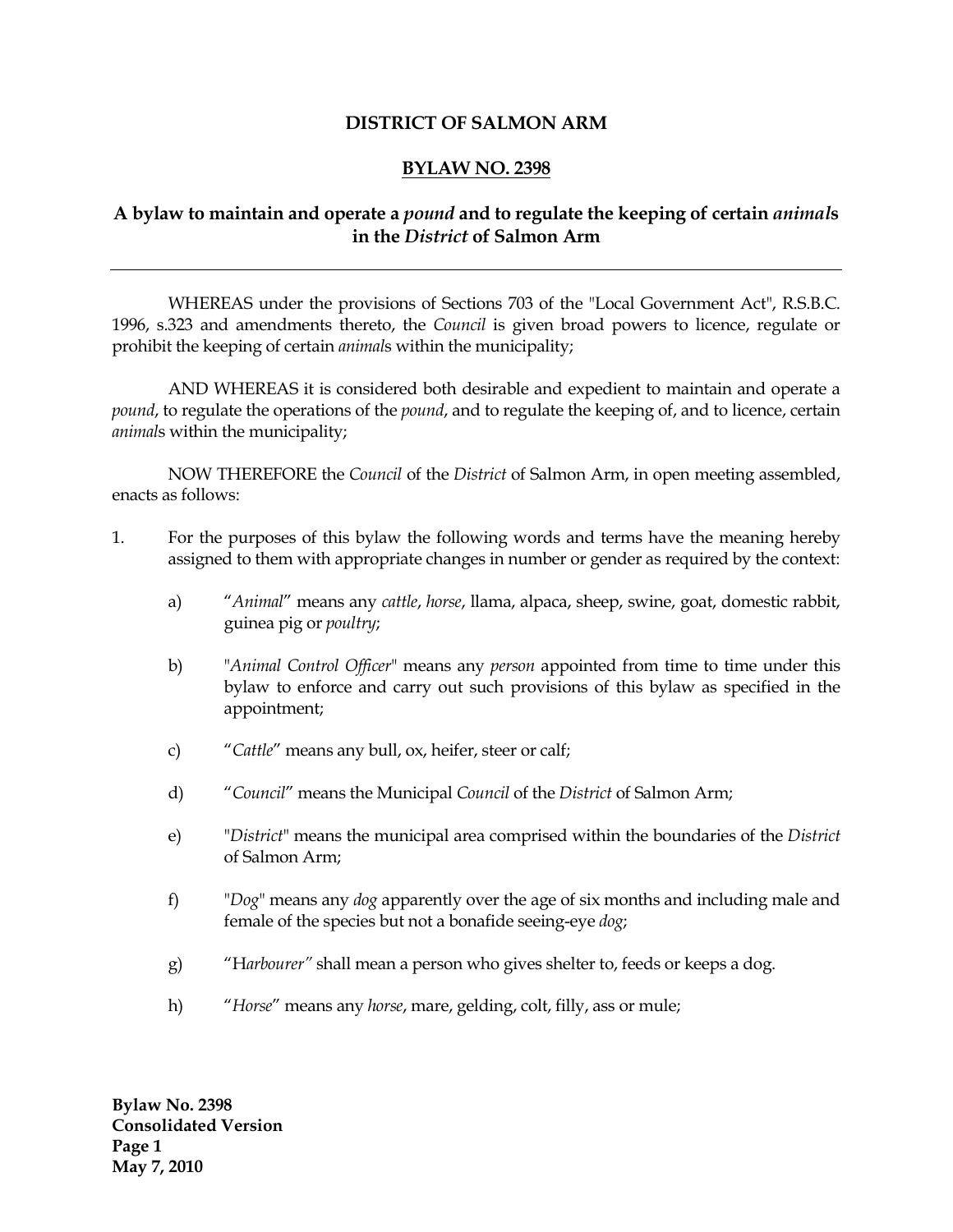- i) "*Impounded*" means seized, delivered, received, or taken into the *Pound* or in the custody of the *Pound Keeper* as provided herein;
- j) "*Lot*" means the smallest unit in which the land is designated as a separate and distinct parcel on a legally recorded plan or description filed in the Land Title Office;
- k) "*Owner*" in respect of any *animal*, includes possessor or harbourer;
- l) "*Owned*" means possessed or harboured;
- m) "*Person*" means an individual but shall be construed as meaning the plural, masculine, feminine, body politic or corporate where the context may require;
- n) *"Possessor"* shall mean a person who owns or gives shelter or has a dog in his/her keeping.
- o) "*Poultry*" means any domestic fowl, turkey, goose, duck, ostrich or emu;
- p) "*Pound*" means any building, enclosure or place established as such, by the *Council* from time to time, for the keeping of *animal*s *impounded* under this bylaw;
- q) "*Pound Keeper*" means the *person* appointed from time to time by the *Council* for the purpose of enforcing and carrying out the provisions of this bylaw, and shall include any assistant *Pound Keeper* appointed pursuant to the provisions of this bylaw;
- r) "Run or *Running at large*" when used with reference to any *animal*s means being elsewhere than on the premises of a *person* owning or having the custody, care or control of said *animal* and not being under the immediate charge and control of a responsible and competent *person*;
- s) "*Structure*" means any building, shed, stable, or other type of housing used for the shelter or enclosure of *animal*s;
- t) "*Treasurer*" means the *Treasurer* of the *District* of Salmon Arm and shall include any lawful deputy or assistant;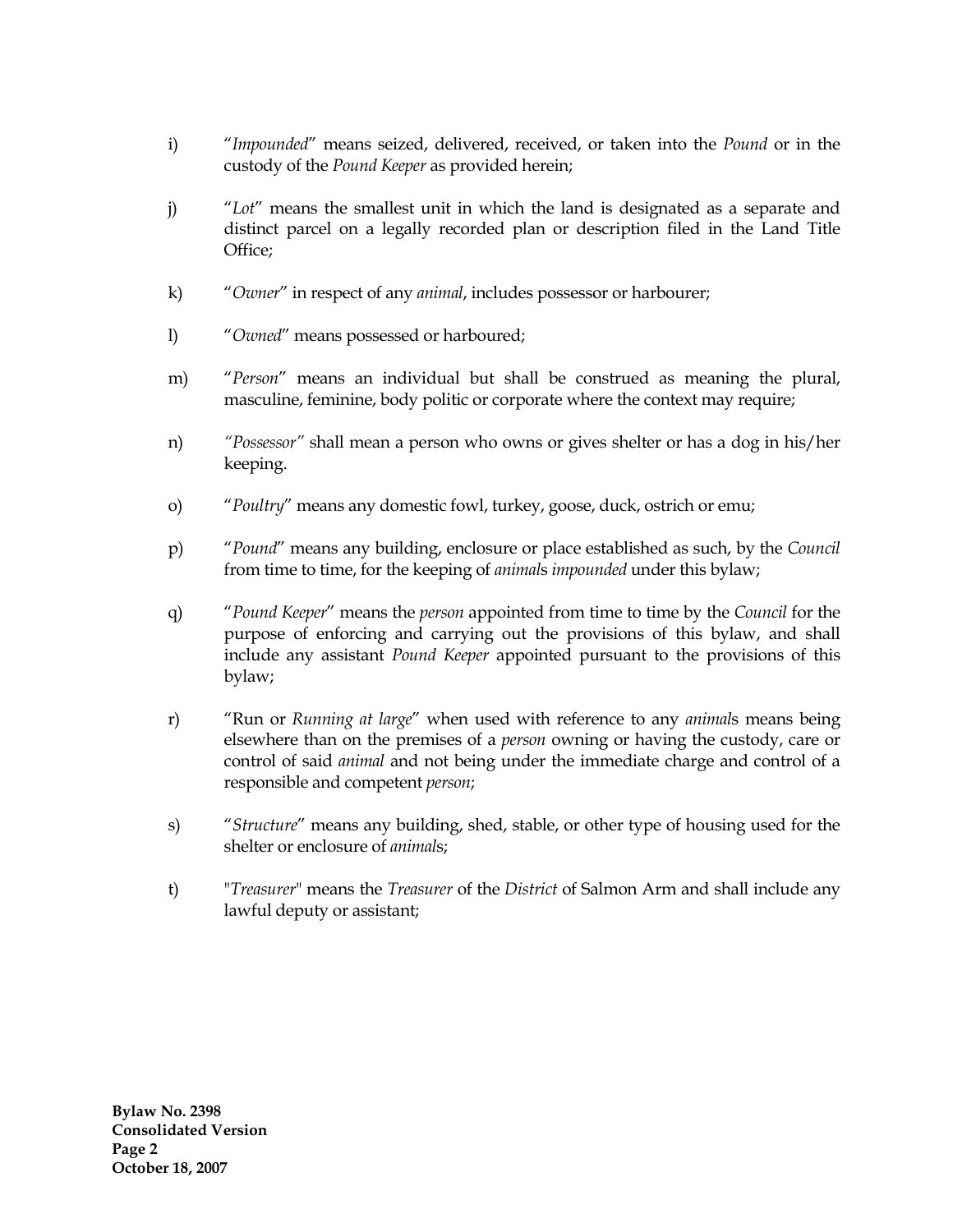u) "*vicious dog*" shall mean:

any dog with a known propensity, tendency or disposition to attack or cause injury without provocation or to otherwise threaten the safety of human beings or domestic animals; or

any dog which, without provocation, chases or approaches a person on public or private property in a menacing fashion or apparent attitude of attack; or

any dog which, without provocation, bites, inflicts injury, assaults or otherwise attacks a human being or domestic animal on public or private property; or

any dog that has been determined to be vicious upon complaint to the police or the Dog Control Officer."

- v) "*Watercourse*" may include one or all of the following:
	- i. a natural flowing stream or a standing body of water which forms a wetland, marsh, pond or an area that is inundated or saturated by surface water or groundwater at a frequency and duration sufficient to support a prevalence of vegetation typically adapted for life in saturated soil conditions, commonly known as hydrophytic vegetation;
	- ii. a natural depression in the land 0.5 metres or more in depth usually containing water;
	- iii. a *watercourse* may also include, but is not limited to: spring, lake, dam, pond, basin, pool, river, lagoon, reservoir, brook, stream, creek, waterfall, swamp or gulch.
- w)"*Zone* or *Zones*" shall have the same meaning and classification as contained and identified in the *District* of Salmon Arm Zoning Bylaw and as amended from time to time;

The words herein shall be construed as meaning singular or plural and masculine or feminine, wherever the context so requires.

2. A *Pound* shall be maintained and operated in the *District* and the *Pound* shall be located at such place and in such premises as the *Council* may from time to time determine by resolution.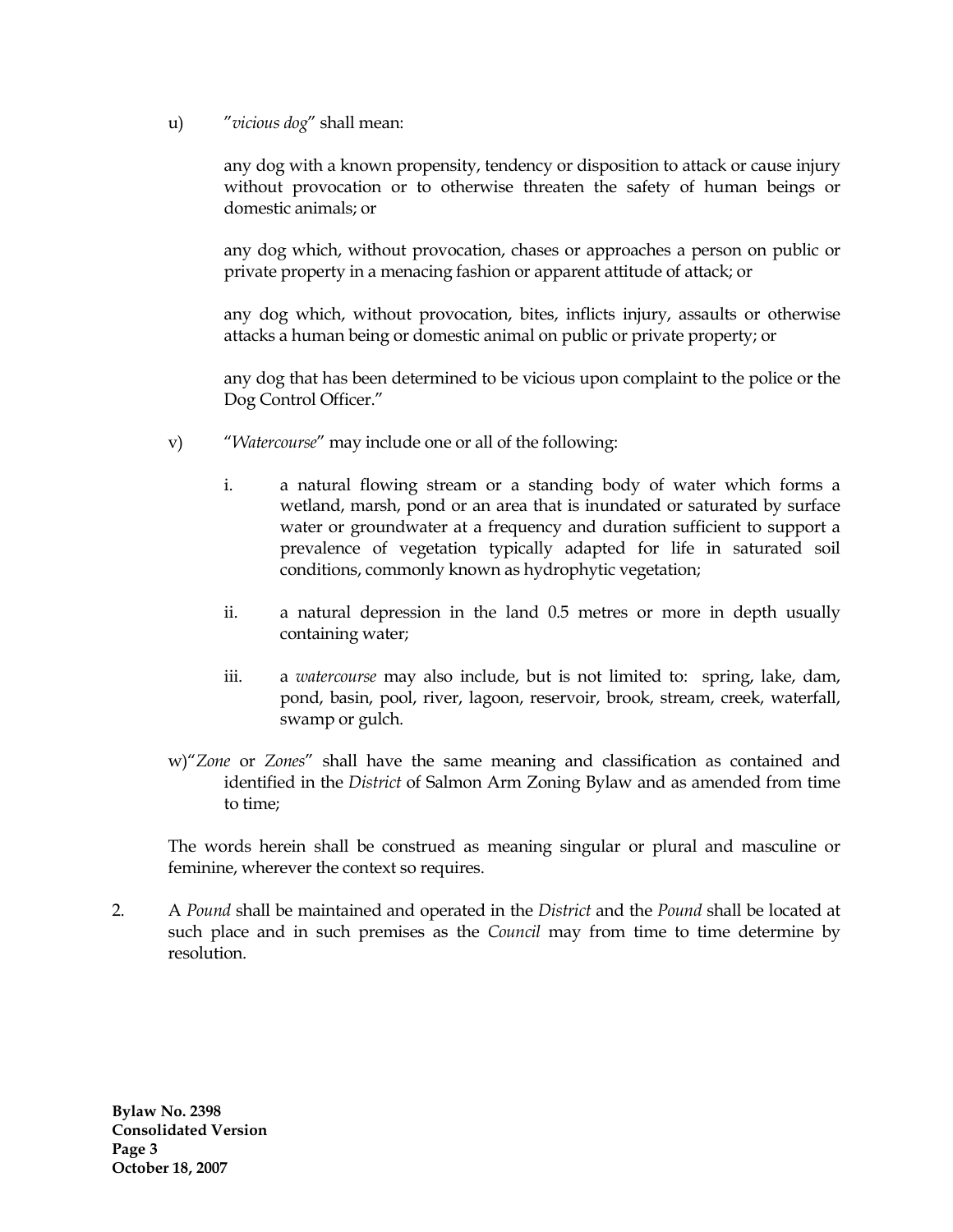### **CONTROL OF** *DOG***S**

- 3. No *person* shall allow any *dog* to *run at large* within the confines of the *District*. If any *dog* is found at large or causing a disturbance and such *dog* cannot be caught and *impounded* and if the identity of the *owner* of such *dog* is known, then the *Pound Keeper* shall cause a summons to be issued charging such *owner* with an infraction of this bylaw.
- 4. No *person*s shall permit or cause any *dog* to continually or in a persistent, intermittent manner to cry, bark, yelp, howl, or make other noises which disturbs or tends to disturb the quiet, peace, rest, enjoyment, comfort, or convenience of any *person* or *person*s in the neighbourhood or vicinity.
- 5. Any *person* having custody of any bitch in heat shall confine the *animal* during the whole period of heat in such a manner that its presence is not a nuisance to *person*s residing in the adjacent area.
- 6. It shall not be lawful for any *person* to own, possess or harbour any diseased or vicious *dog* within the *District* unless the same shall be kept sufficiently secured so as to prevent it from endangering the safety of any *person*, *dog*, cat, or other *animal*, and it shall be lawful for a justice before whom any *person* shall be convicted for a breach of this section to order that any such diseased or vicious *dog* shall be destroyed, and the costs of destroying and disposing of such *dog* may be collected as if the amount were a fine imposed upon summary conviction from the *owner* thereof, in addition to any fine or cost which may lawfully be imposed upon such a *person*.
- 7. No *person* shall keep, own or have in his possession or harbour within the *District* any *dog* over six [6] months of age unless a licence and a tag therefor, pursuant to the provisions of this bylaw, has been obtained.

The owner of a vicious dog shall confine the dog in a secure enclosure and shall muzzle the dog whenever it is off the owner's or harbourer's premises.

If a vicious dog attacks or viciously pursues a person or domestic animal, said dog shall be subject to the impoundment provisions of "District of Salmon Arm Pound and Animal Control bylaw No. 2398" and "District of Salmon Arm Fee for Service Bylaw No. 2498" as amended from time to time.

**Bylaw No. 2398 Consolidated Version Page 4 October 18, 2007**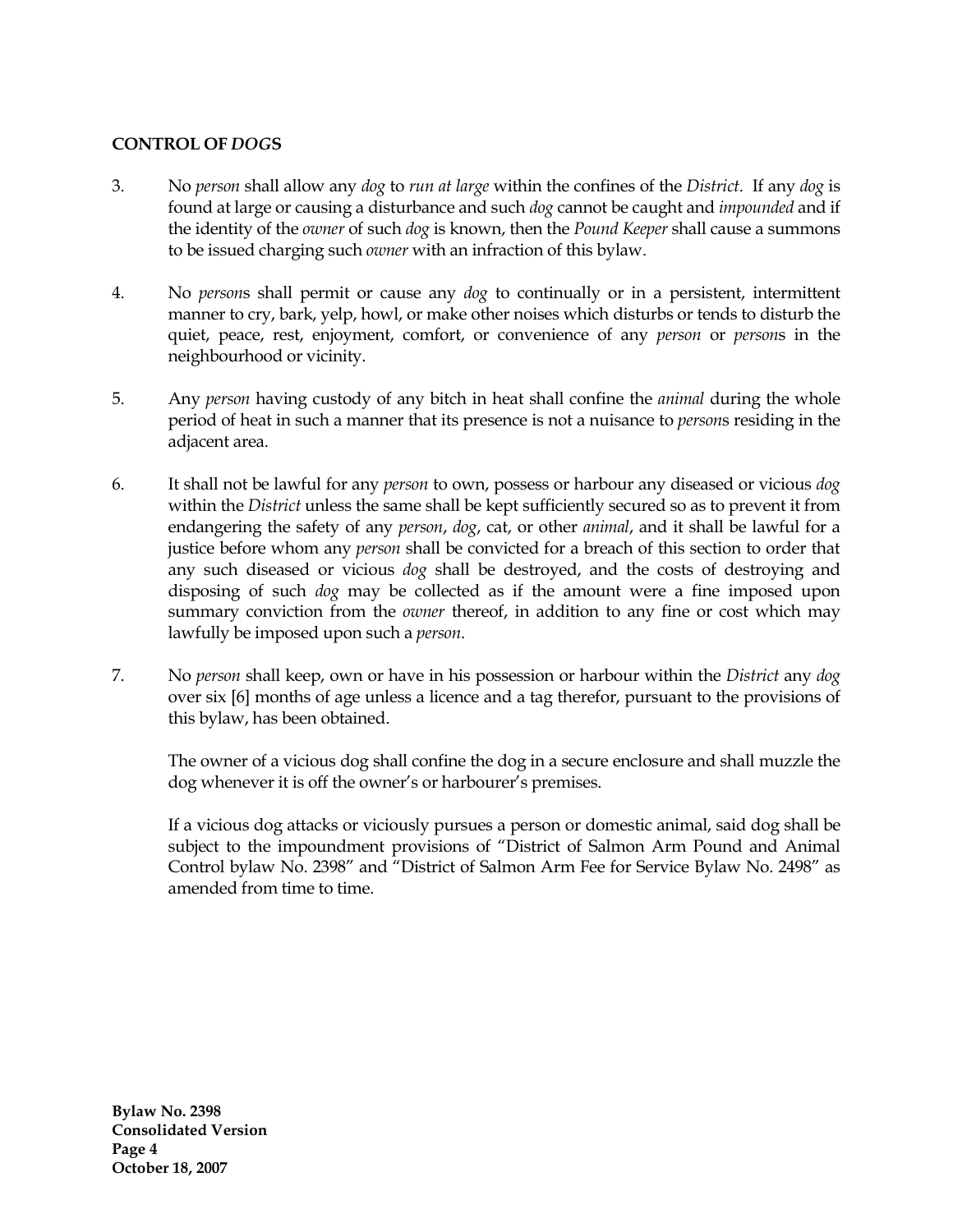- 8. The *owner* of every *dog* over the age of six [6] months shall annually for each calendar year on or before the first day of January in each year, or as soon thereafter as such *dog* shall attain the age of six months, cause the same to be registered, numbered, described, and licensed for that year in the office of the *Treasurer* and shall cause the *dog* to wear around its neck a collar to which shall be attached a metal tag which shall be impressed or stamped with the number corresponding to the number of the licence and figures indicating the year for which such licence was paid.
- 9. Any *person* who without authority removes such metal tag from any *dog* shall be guilty of a breach of this bylaw.
- 10. Every licence shall be distinguished by a number and a record shall be kept of all licences issued and for the purpose of identification a general description of the *dog* in respect of which such licence was issued.
- 11. a) Within the *District* of Salmon Arm, the *owner* of a *dog* over the age of six [6] months shall pay an annual licence fee as set out in the Fee for Services Bylaw, unless the *owner* holds a valid kennel licence.
	- b) Four [4] or more *dog*s over the age of six [6] months shall be deemed to be a kennel, and the owner shall be subject to an annual licence fee as set out in the Fee for Services Bylaw and location and criteria as set out in the Zoning Bylaw.
- 12. Any *person* who has obtained a tag as provided in this bylaw, and has lost the same, may so often as such tag is lost, apply to the *Treasurer* or the *Pound Keeper*, for another in place of the one so lost; the *Treasurer* or *Pound Keeper* may issue to such *person* applying therefor a duplicate or other tag upon payment by such *person* of the fee as set out in the Fee for Services Bylaw.
- 13. Every licence issued pursuant to this bylaw shall expire on the thirty-first day of December next following the date on which such licence takes effect.
- 14. Where the *owner* of a *dog* in respect of which a licence is issued under this bylaw sells or otherwise ceases to be the *owner* of the *dog* the licence shall in respect of that *dog* become cancelled.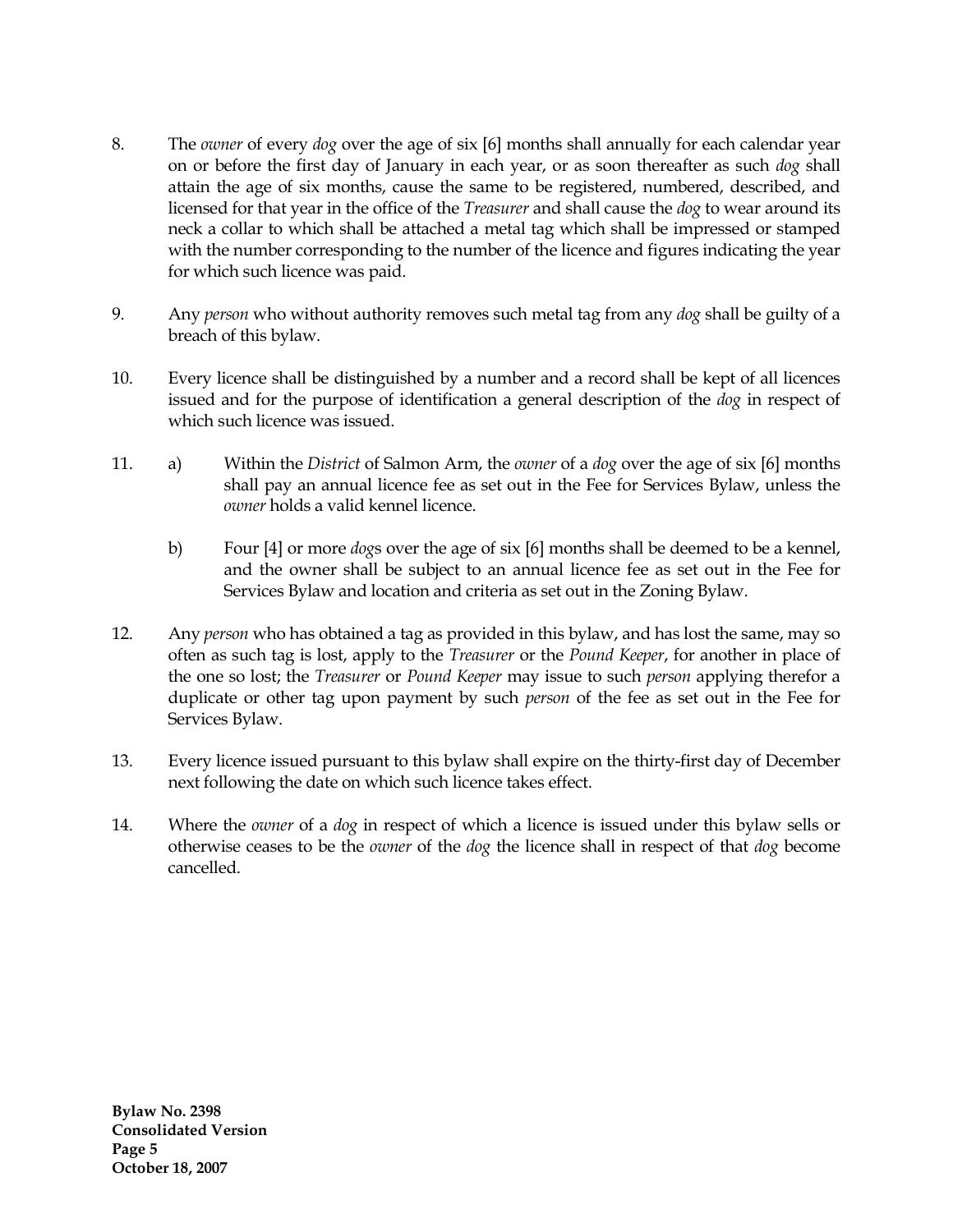#### **ANIMAL EXCREMENT**

- 15. a) No dog shall be permitted to excrete on other that his owner's, *possessor's* or *harbourer's* property.
	- b) The owner, *possessor* or *harbourer* of a dog shall remove, forthwith, any excrement deposited by said dog on other than the owner's, *possessor's* or *harbourer's* property.
	- c) The owner, *possessor* or *harbourer* of a dog shall not permit dog excrement to accumulate in such a manner as to be offensive to smell or unsanitary. Dog excrement shall be regularly disposed of in a manner approved by the Medical Health Officer.

### **SEIZURE OF** *DOG***S**

- 16. The *Pound Keeper* may seize any *dog* found *running at large* in the *District* or causing a disturbance and retain the same for a period of seventy-two [72] hours unless it be sooner reclaimed as hereinafter provided.
- 17. The *Pound Keeper* may, where he has reason to believe that a *dog* over the age of six [6] months for which the licence or tax for the current year has not been paid or a *dog* over the age of [6] months which does not have attached to it a metal tag for the current year has taken refuge on any premises, request the occupant of such premises to satisfy him the tax or licence has been paid and to exhibit the tag attached to the *dog* or to deliver forthwith the *dog* to him, and where any *dog* over the age of six [6] months is found to be on the premises, any occupant who fails or refuses to exhibit the tag or who fails, neglects, or refuses to deliver the *dog* on request or who resists or interferes with the *Pound Keeper* in seizing the *dog*, commits an infraction of this bylaw.
- 18. a) When complaint is made to the *Pound Keeper* that a *dog* is vicious or diseased, he shall investigate the complaint and if he is satisfied that the complaint is well founded shall request the *owner* of the *dog* to destroy it or to keep it in confinement on his own premises; and in case of non-compliance of the *owner* with this request the *Pound Keeper* may seize the *dog* and im*pound* it and, within 48 hours of im*pound*ing it, shall apply to a justice for a warrant to destroy the *dog*.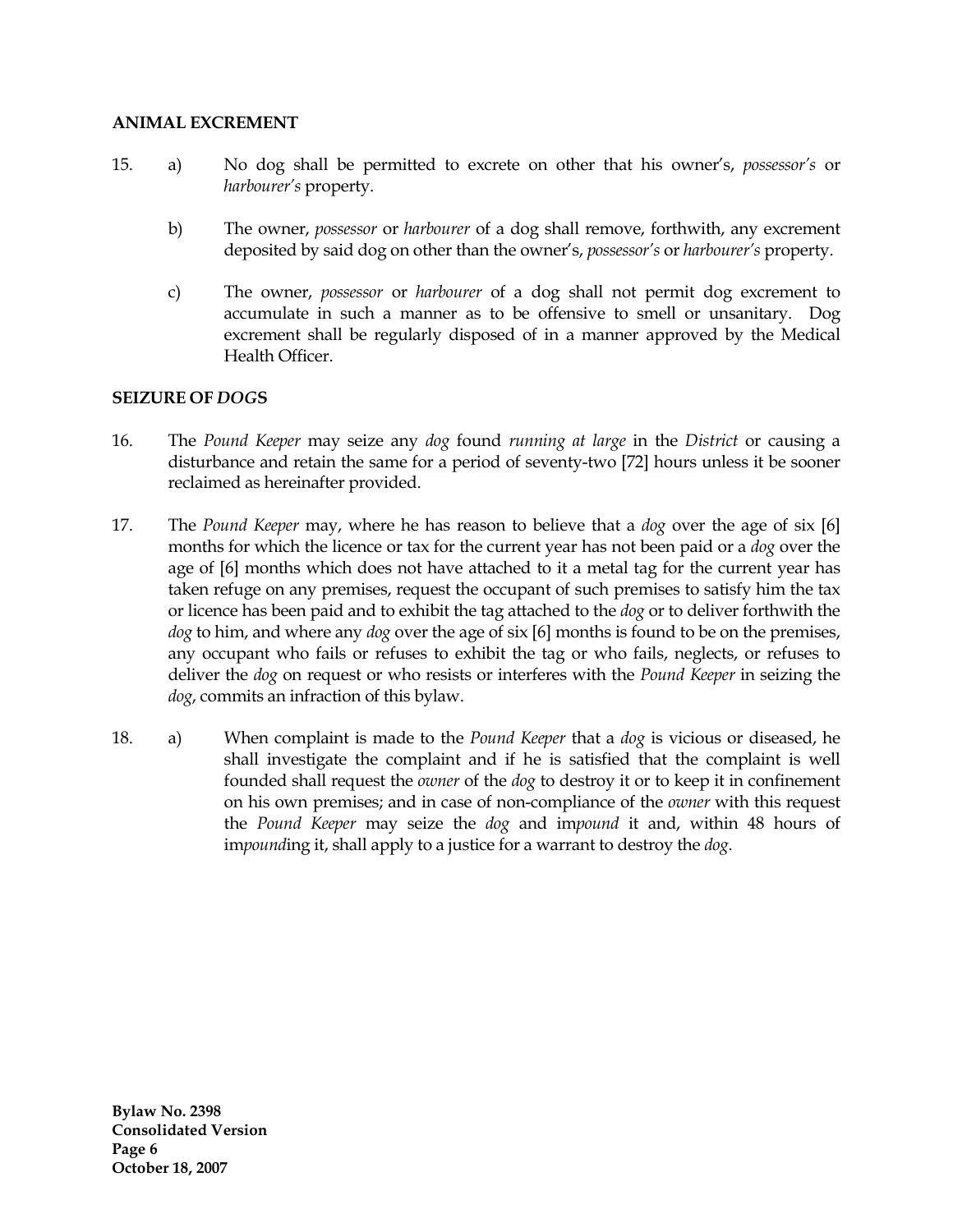- b) The *Pound Keeper* shall give or send to the *owner* of the *dog* a written notice of his intention to apply for the said warrant at least twenty-four [24] hours prior to the application being made, and an opportunity shall be given to the *owner* to show cause why the warrant should not be granted and the justice may instead of granting the warrant request from the *owner* an undertaking to keep the *dog* in confinement and may order the *owner* to pay to the *Pound Keeper* the expenses of seizing and maintaining the *dog*.
- c) In the event the *Pound Keeper* being unable to give any notice at the address appearing on the register hereinbefore mentioned relating to the *dog*, or in the event of the address of the *owner* of the *dog* not being traceable on the register, notice may be given by inserting it in one issue of a weekly newspaper circulating in the area, and the notice shall appear at least 24 hours before the application is heard and it shall have the same force and affect as if given to the *owner person*ally.

The Pound Keeper is hereby empowered to enter any lands and premises for purposes of enforcing this bylaw.

- 19. It shall be lawful for the *Pound Keeper* or any other *person* duly authorized by the *Pound Keeper* to destroy at once a diseased or vicious *dog* found at large.
- 20. During the period of its detention in the *Pound*, every *impounded dog* shall be supplied with sufficient quantity of food and water and, if the *dog* is not reclaimed within seventy-two [72] hours of its being *impounded*, it shall be the duty of the *Pound Keeper* to destroy the *dog* or to sell it to any *person* by auction or private sale.
- 21. The owner of any *dog impounded* under this bylaw, other than a *dog* that is subject of an application pursuant to Section 8[1] of the Livestock Protection Act or Section 6 of this bylaw, may reclaim it upon application to the *Pound Keeper* and upon proof of ownership and upon payment of impoundment, maintenance and if still outstanding, current years licence fees as set out in the Fee for Service Bylaw.
- 22. It shall be the duty of the *Pound Keeper* to keep a record in which he shall enter with reference to each *dog impounded* the date and hour of im*pound*ing, the description of the *dog*, the name of the *person* from whom seized, and the manner in which the *dog* was dealt with.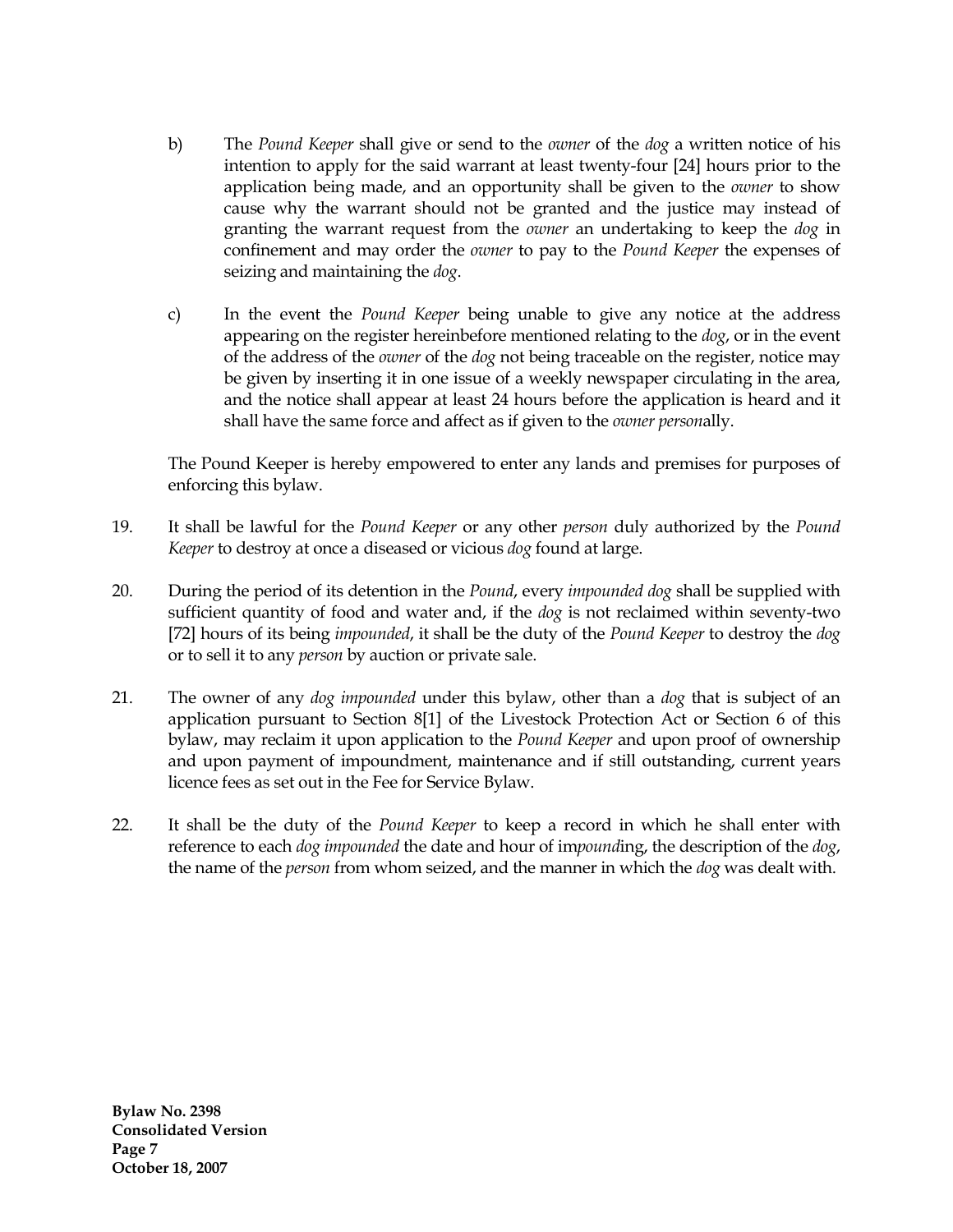#### *ANIMAL***S**

- 23. a) Except as outlined in this section, the keeping of *animal*s is prohibited in all *Zones* in the *District*. The keeping of *animal*s, shall comply with the following restrictions:
	- i. In all *zones* where the *lot* is less than 0.2 ha [0.5 acre] in area, two [2] rabbits are permitted.
	- ii. In all *zones* where the *lot* is more than 0.2 ha [0.5 acre] but less than 0.4 ha. [1.0 acre] in area, ten [10] domestic fowl, turkeys, geese, ducks or rabbits, or a combination thereof are permitted.
	- iii. In all *zones* where the *lot* is more than 0.4 ha. [1.0 acre] but less than two acres [.81 ha] in area, not more than two [2] *animal*s, plus ten [10] domestic fowl, turkeys, geese, ducks or rabbits, or a combination thereof are permitted.
	- iv. In all *zones* other than A-1, A-2 and A-3 where the *lot* exceeds 0.8 ha [2.0 acre] in area, not more than four [4] *animal*s plus twenty-four [24] domestic fowl, turkeys, geese, ducks or rabbits, or a combination thereof are permitted.
	- v. In the A-1, A-2 or A-3 *zones* where the *lot* exceeds 0.8 ha [2.0 acres] in area, the number of *animal*s and *poultry* is unlimited except as outlined in the Zoning Bylaw.
	- b) i. *The minimum setback of buildings and structures intended to accommodate animals where the lot is less than 0.4 ha [1.0 acre] from the:*

| .1 Front parcel line shall be         | $6.0$ metres [19.7 feet] |
|---------------------------------------|--------------------------|
| .2 Rear parcel line shall be          | 1.0 metre [3.3 feet]     |
| .3 Interior side parcel line shall be | 1.0 metre [3.3 feet]     |
| .4 Exterior side parcel line shall be | $6.0$ metres [19.7 feet] |

ii. *The minimum setback of buildings and structures intended to accommodate animals where the lot is 0.4 ha [1 acre] or larger from the:*

| .1 Front parcel line shall be                   | 30.0 metres [98.4 feet] |
|-------------------------------------------------|-------------------------|
| .2 Rear parcel line shall be                    | 15.0 metres [49.2 feet] |
| .3 Interior side parcel line shall be           | 15.0 metres [49.2 feet] |
| .4 Exterior side parcel line shall be           | 30.0 metres [98.4 feet] |
| .5 Any single family dwelling shall be          | 15.0 metres [49.2 feet] |
| .6 Any well, watercourse or body of water shall | 30.0 metres [98.4 feet] |
| be                                              |                         |

**Bylaw No. 2398 Consolidated Version Page 8 October 18, 2007**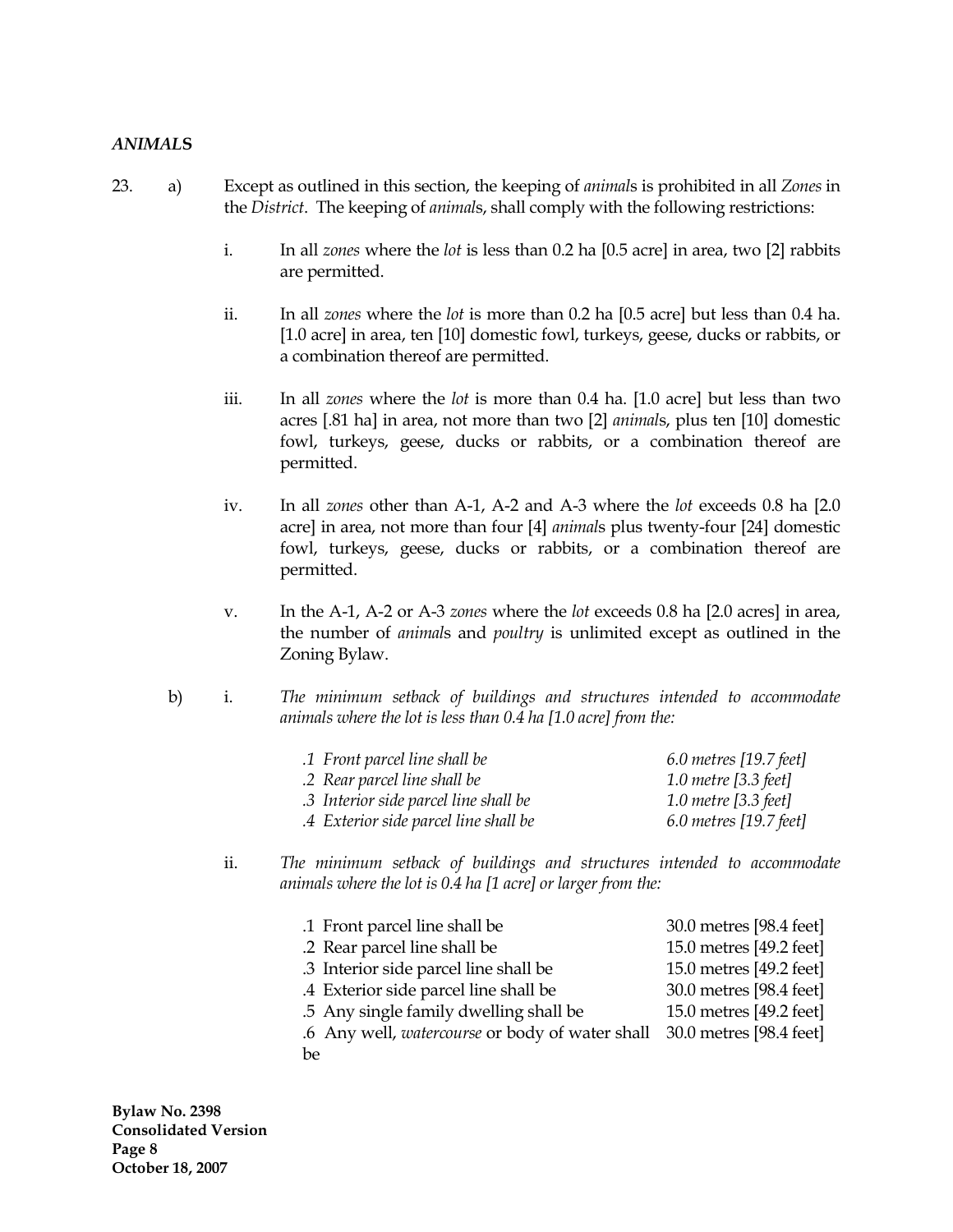- c) *Animal*s shall be kept enclosed by secure fences or corrals.
- d) No *person* shall keep swine or goats on any *lot* in the *District*, unless the *lot* is assessed as "Farm Land" as defined in the Local Government Act.
- e) No *person* shall keep bee hives on a *lot* within the *District* which has an area of less than *0.4 ha [1 acre].*
- f) No *person* shall keep pigeons unless the *person* has a minimum parcel of 0.4 ha [1.0 acre] of land;
	- i. The maximum number of pigeons permitted is thirty [30].
	- ii. Any *structure*, pen or enclosure for the keeping of pigeons must be situated a minimum of 9.0 metres [29.5 feet] from any building used for residential purposes.
	- iii. No pigeon *owned*, kept or under the control of any *person* shall trespass on any private or public property in such a manner as to disturb the quiet, peace, rest, enjoyment, comfort or convenience of the neighbourhood or of *person*s in the vicinity.
- g) Manure storage shall be kept a minimum of 15.0 metres [49.2 feet ] from any building used for residential purposes, or from any front, side or rear *lot* line of the *lot* it occupies and a minimum of 30 metres [98.4 feet] from any well *or watercourse*.
- h) No *person* shall permit or cause any *animal*, *poultry*, pigeon or other bird to create a noise or odour which disturbs or tends to disturb the quiet, peace, rest, enjoyment, comfort or convenience of any *person* or *person*s in the neighbourhood or vicinity.
- 24. No *person* shall allow any *animal* to *run at large* within the *District*.
- 25. It shall be lawful for the *Pound Keeper* to im*pound* any *animal running at large* within the municipality and it shall be the duty of the *Pound Keeper* to detain the *animal* until the *owner* or *owner*s thereof shall have paid the im*pound*ment and maintenance fees as set out in the Fee for Services Bylaw.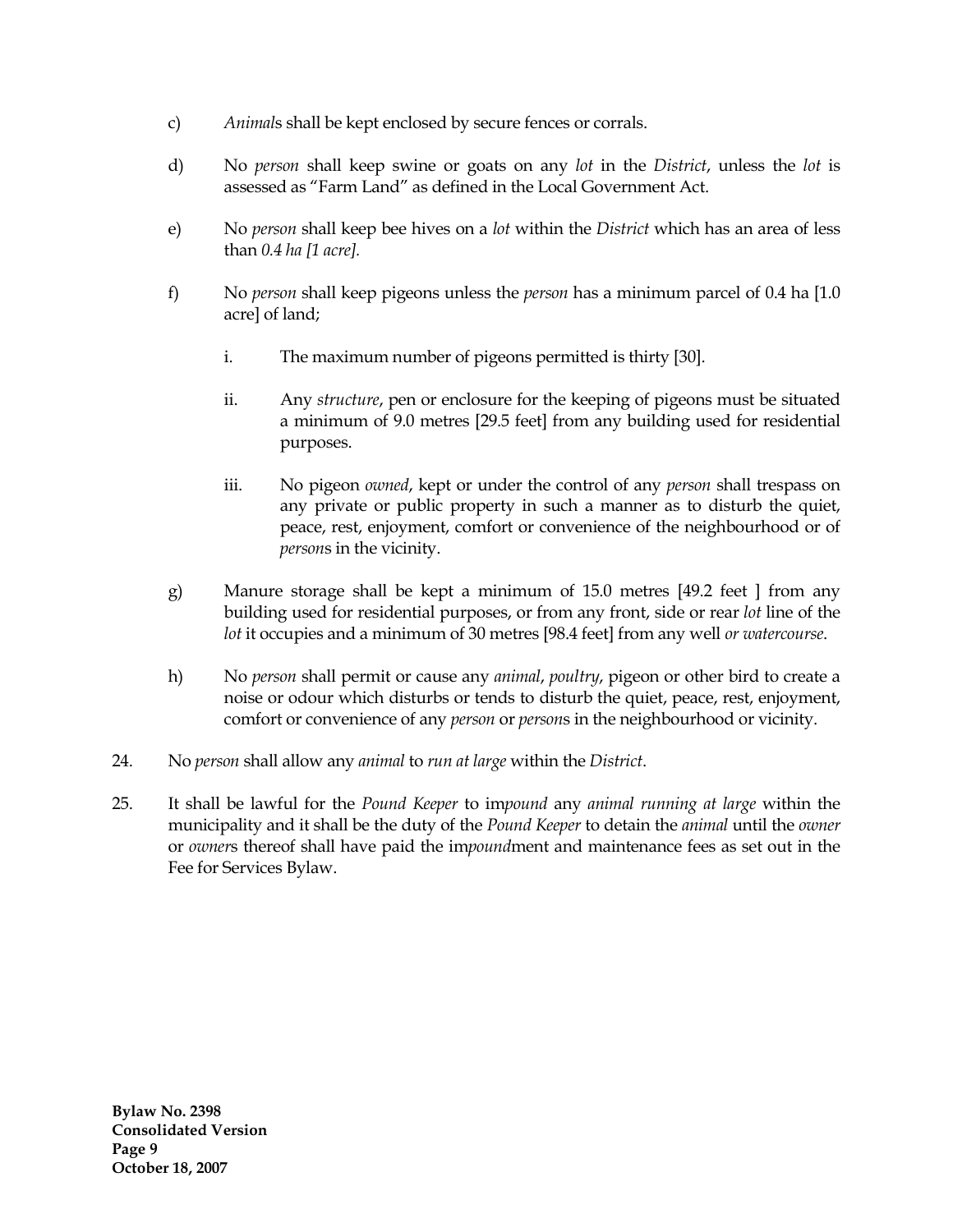- 26. Whenever *animal*s are *impounded* under this bylaw it shall be the duty of the *Pound Keeper*, with whom they are *impounded*, to furnish them with food, water and shelter during the entire time they continue to be *impounded*, and the *owner* of the *impounded animal*s shall, pay for any food, water and shelter supplied, as set out in the Fee for Services Bylaw.
- 27. In the case of milk cows being *impounded*, the *Pound Keeper* shall at least twice in each day milk each cow, and for so doing the *Pound Keeper* shall be entitled to keep the milk so obtained for his own use.
- 28. In all cases where the *Pound Keeper* has *impounded* any *animal* under the provision of this bylaw, he shall maintain the *animal* at the *Pound* for a period of ninety-six [96] hours and the *owner* thereof upon proof of *owner*ship may redeem it by paying the charges set out in the Fee for Services Bylaw together with any additional expenses incurred in the apprehension or care of the *animal* and the penalty imposed if any. If the *animal* is not claimed at the end of the ninety-six [96] hour period, it shall be lawful for the *Pound Keeper* to cause the *animal* to be sold or destroyed and after providing for any charges applicable under the Fee for Services Bylaw including any expenses incurred by the *Pound Keeper*, any surplus shall be paid to the *owner* if ascertained, and if the *owner* is not ascertained any surplus shall be retained by the *Treasurer* for and on behalf of the *District* of Salmon Arm.

## **OTHER PROVISIONS**

- 29. Except where specifically stated otherwise in this bylaw all fees and charges paid under the provisions of the Fee for Services Bylaw shall be received by the *Treasurer* for and on behalf of the *District* of Salmon Arm.
- 30. Any *Pound Keeper* who *impounds* or confines any of the *animal* hereinbefore mentioned under this bylaw and neglects or refuses to find, provide and supply the same with good and sufficient food, water, and shelter as hereinbefore provided, shall be subject to the penalties imposed by this bylaw and to immediate dismissal.
- 31. a) Every *person* who contravenes any of the provisions of this bylaw or who suffers or permits any act or thing to be done in contravention of any of the provisions of this bylaw, or who does any act or thing which contravenes any of the provisions of this bylaw commits an offence against this bylaw and is liable upon summary conviction to a fine of not more than Five Hundred Dollars [\$500.00] for each offence; and in default of payment thereof, to imprisonment of not more than thirty [30] days.
	- b) Each day that any violation is allowed to continue will be deemed to be a separate offence.

**Bylaw No. 2398 Consolidated Version Page 10 October 18, 2007**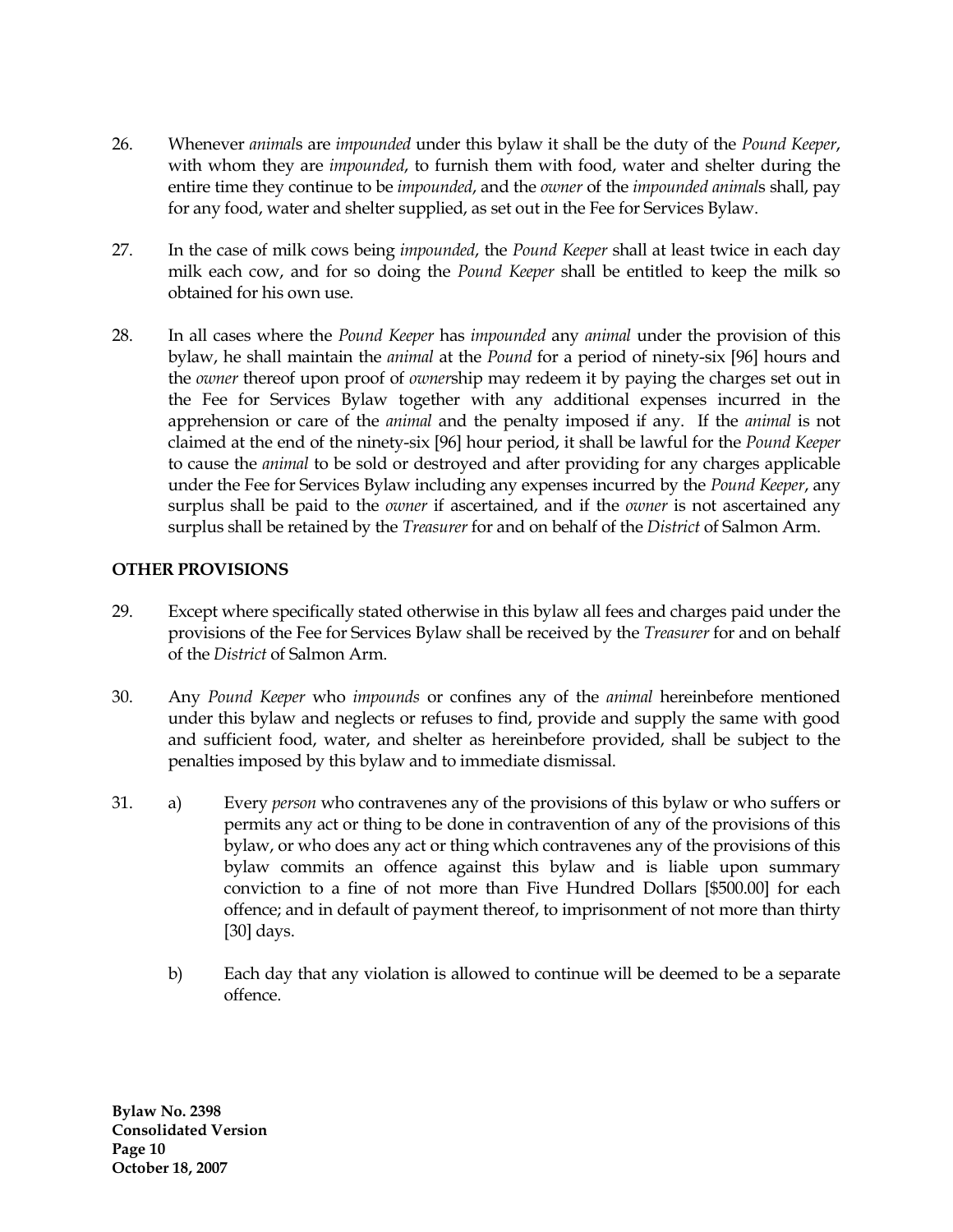- 32. *District* of Salmon Arm *Pound* and *Animal* Control Bylaw, No. 1985", and all amendments thereto are hereby repealed.
- 33. This bylaw may be cited for all purposes as "*District* **of Salmon Arm** *Pound* **and** *Animal* **Control Bylaw No. 2398".**

| <b>READ A FIRST TIME THIS</b>                              |           |       | 31st DAY OF | July   | 1995. |
|------------------------------------------------------------|-----------|-------|-------------|--------|-------|
| READ A SECOND TIME THIS                                    |           | 14th  | DAY OF      | August | 1995. |
| <b>READ A THIRD TIME THIS</b>                              |           |       | 28th DAYOF  | August | 1995. |
| RECONSIDERED, FINALLY PASSED AND ADOPTED BY COUNCIL ON THE |           |       |             |        |       |
| 11th DAY OF                                                | September | 1995. |             |        |       |

"MARG KENTEL" DEPUTY MAYOR

G.W. BUCHANAN CLERK

**Bylaw No. 2398 Consolidated Version Page 11 October 18, 2007**